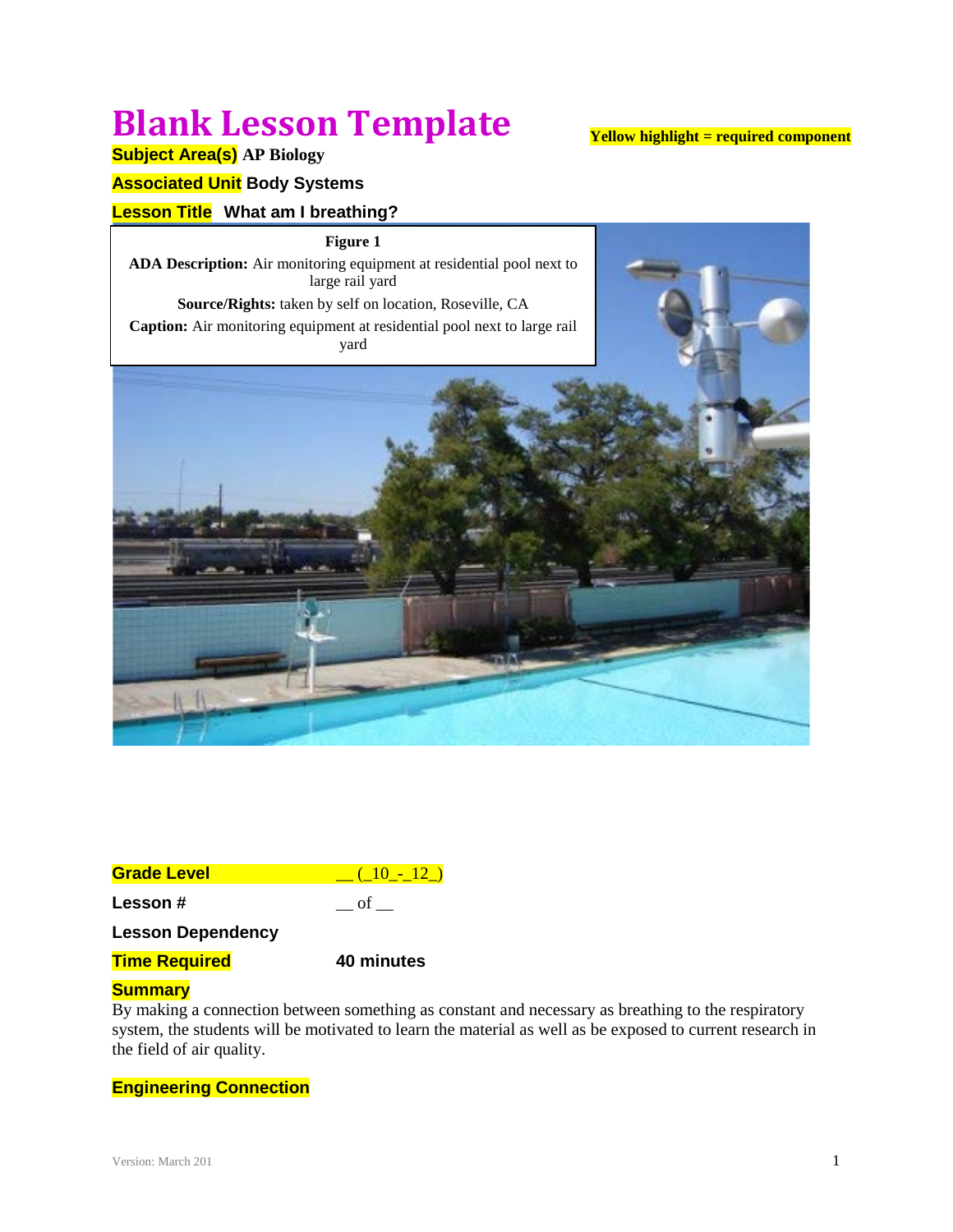Engineers from many different disciplines are involved in improving air quality, from better automotive engine designs to controls on smokestacks. Engineers at UC Davis and University of Houston are continually improving monitoring technologies to aid local, state and federal agencies in their mission to protect human health.

### **Engineering Category** = #\_

Choose the category that best describes this lesson's amount/depth of engineering content:

1. Relating science concept to engineering

### **Keywords**

Respiratory system, air quality, nanoparticles, pollution

#### **Educational Standards**

# *Science: Texas, science, 2009, The Texas Essential Knowledge and Skills, Chapter 112*

*3B communicate and apply scientific information extracted from various sources such as current events, news reports, published journal articles, and marketing materials*

*3D evaluate the impact of scientific research on society and the environment*

*10A describe the interactions that occur among systems that perform the functions of regulation, nutrient absorption, reproduction, and defense from injury or illness in animals*

# **Pre-Requisite Knowledge**

#### **Learning Objectives**

After this lesson, students should be able to:

- **Describe the respiratory system**
- **Be familiar with various air pollutants and their general effects on the human body**

#### **Introduction / Motivation**

Take a breath, how much air did you just inhale? We all know air is made of gas, but what gases? Did you know that you also took in about a million particles? Where did these particles come from and are they dangerous?

Even though an adult male can have a lung capacity of 6 liters, the "tidal volume", or amount breathed in and out at, is closer to 500 mL. In that small amount of air is 78% nitrogen gas, 21% oxygen and small fractions of percents of argon, carbon monoxide, carbon dioxide, methane etc. There are also solid and liquid particles called Particulate Matter (PM). PM is generally referred to by its size which can be as large as the finest grains of sand (called coarse PM) or measured in nanometers (about the size of a virus, called ultrafine particles). In the middle are the fine particles, which can be created by combustion or chemical reactions in the atmosphere. Coarse particles are often associated with natural sources such as sea salt and wind-blown dust, while fine and ultrafine particles come from man-made pollution (cars, power plants, etc).

The animal respiratory system is very effective at protecting individuals from natural pollution; however, they are fairly unequipped at dealing with man-made ultrafine particles that often contain a significant amount of toxic metals. Scientists and engineers are working hard to reduce the amount of PM pollution and simple lifestyle changes can be very effective at reducing pollution in your area. In what ways can you help reduce air pollution?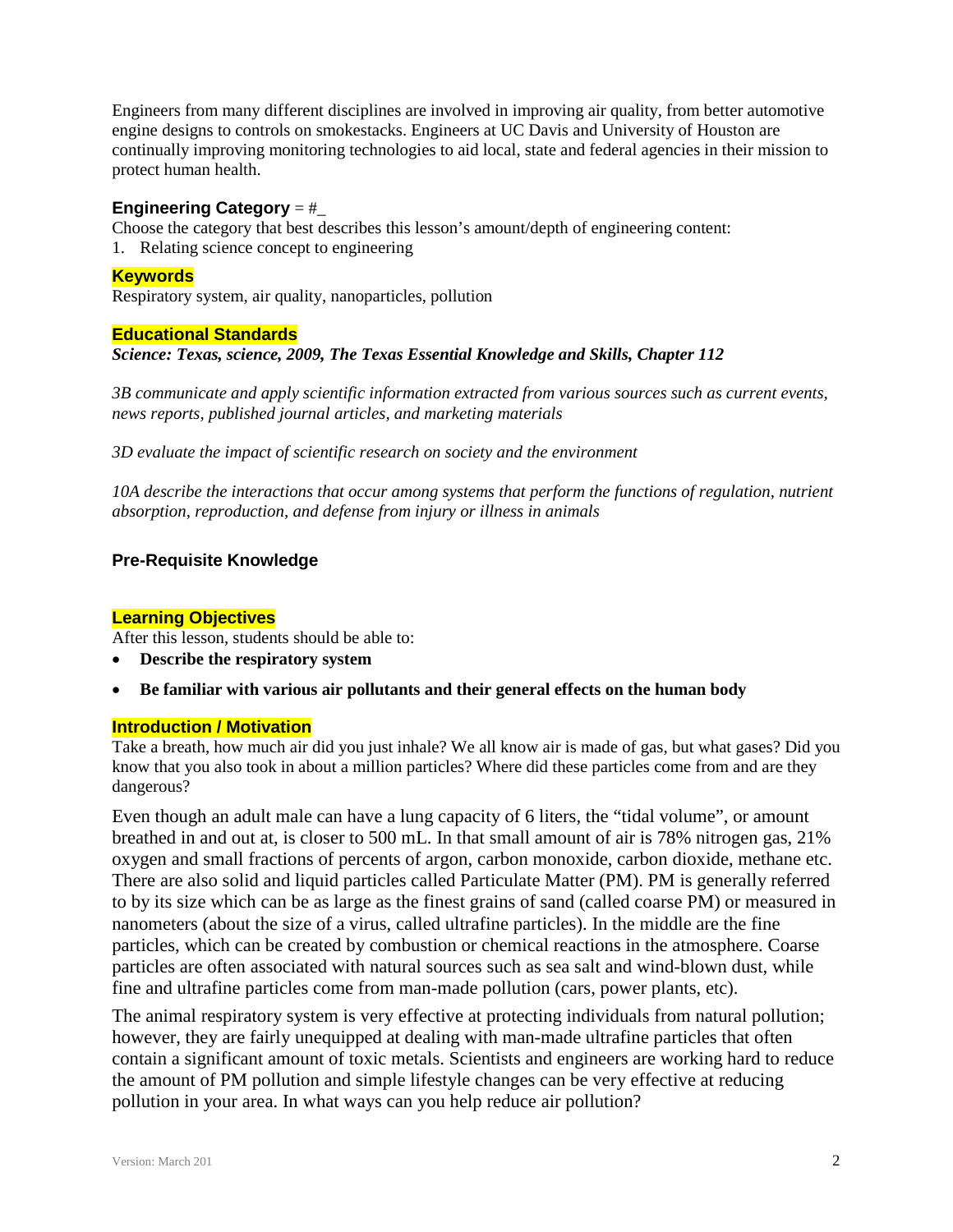# **Lesson Background & Concepts for Teachers**

Review the textbook material on gas exchange and respiratory organs. Also, excellent descriptions of current understandings of air pollutants and their effects can be found on the EPA's webpage:

[www.epa.gov/airnow/airaware/](http://www.epa.gov/airnow/airaware/)

Also, there is a wealth of engineering control technologies at the Air Pollution Control Technology Center:

[www.epa.gov/etv/vt-apc.html](http://www.epa.gov/etv/vt-apc.html)

If interested, teachers can find more information on ultrafine particles here:

[www.epa.gov/ncer/nanotech/research/particle\\_index.html](http://www.epa.gov/ncer/nanotech/research/particle_index.html)



#### **Associated Activities**

Activity: Debate on pros and cons of renewable energies

#### **Lesson Closure**

After the students have been shown the respiratory system and an overview of air quality science, the students generally ask "what can be done?" To end the lesson, simple suggestions can be posed. For example, riding a bike to a friend's house instead of driving will reduce automotive pollution. Turning off lights when they are not needed will reduce power plant pollution. For many high school students, these connections have never been made before. Bringing them to light makes them feel empowered that they can personally reduce pollution in their area with very simple changes to habits. Ask the students what other things they might be able to do and see where the conversation leads. The students may wish to discuss alternative energy or other such environmental topics in response to the lecture.

#### **Assessment**

For homework, each student needs to research an air pollutant in their city that is being monitored by a government agency. The 2 page report should include a brief explanation of why the pollutant is being monitored and should include the value of the agency's standard. The report should also include a brief description of sources of the pollutant. The report should have at least 3 references.

# **Lesson Extension Activities**

# **Additional Multimedia Support**

**References**

# **Attachments**